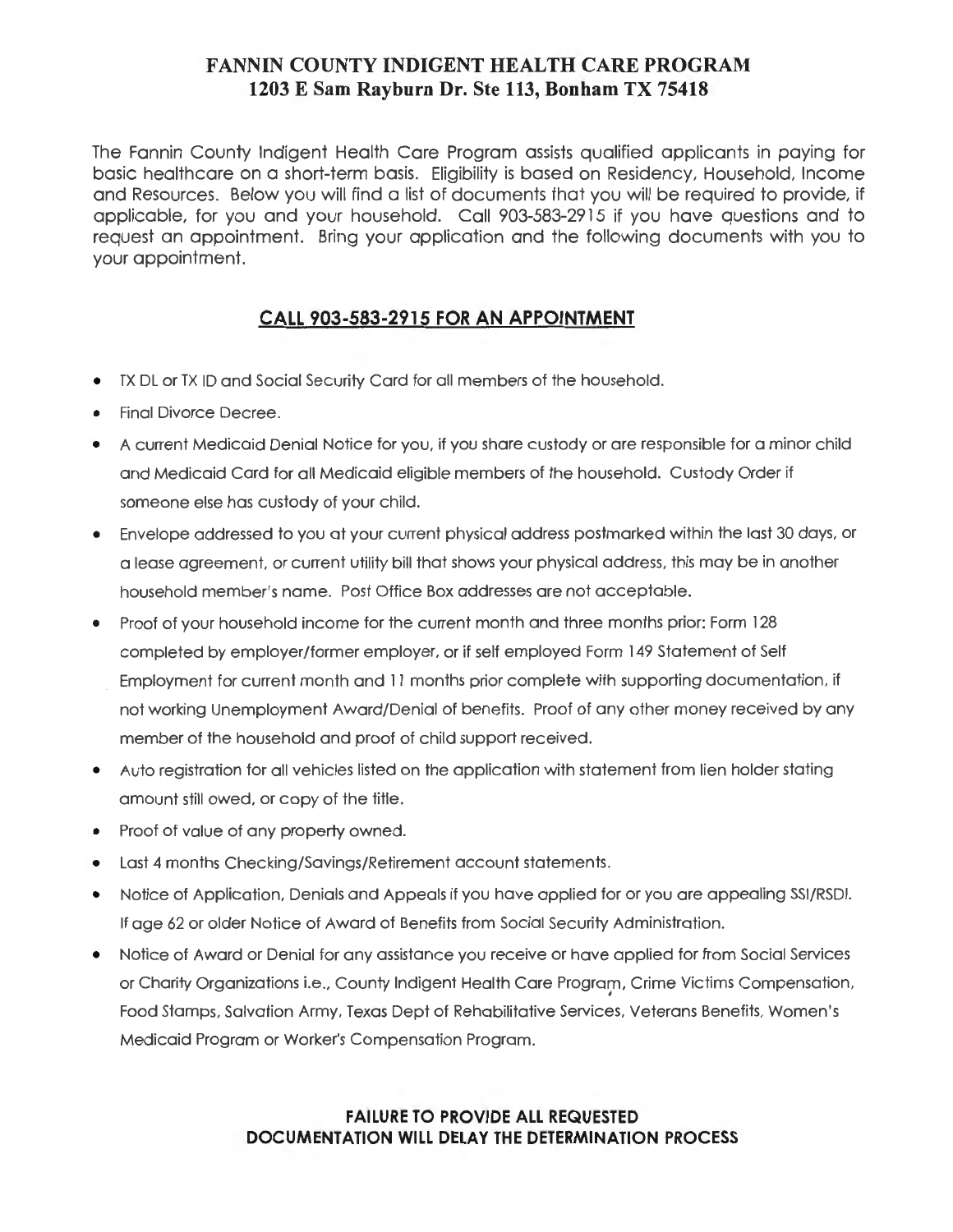

### County Indigent Health Care Program (CIHCP) **Application for Health Care Assistance**

| <b>For Office Use Only</b>             |                                                     |                                                                                                                                                                                                                                                                             |                                                        |                                 |      |                         |                                                                              |                 |                                  |
|----------------------------------------|-----------------------------------------------------|-----------------------------------------------------------------------------------------------------------------------------------------------------------------------------------------------------------------------------------------------------------------------------|--------------------------------------------------------|---------------------------------|------|-------------------------|------------------------------------------------------------------------------|-----------------|----------------------------------|
| <b>Status</b><br>Application<br>Review | Date Form 3064<br>Requested/Issued                  | Date Identifiable Form<br>3064 Received                                                                                                                                                                                                                                     |                                                        | Case Record No.                 |      |                         | Appointment Date and Time, if applicable                                     |                 |                                  |
| Name (Last, First, Middle)             |                                                     |                                                                                                                                                                                                                                                                             |                                                        | Home Area Code and Phone No.    |      |                         | Other Area Code and Phone No.                                                |                 |                                  |
| $\bigcirc$ Yes $\bigcirc$ No           |                                                     | Have you ever used another name? If so, list other names you have used.                                                                                                                                                                                                     |                                                        |                                 |      |                         |                                                                              |                 |                                  |
|                                        | Mailing Address (Street or P.O. Box)                |                                                                                                                                                                                                                                                                             |                                                        | Apt. No.                        | City |                         | <b>State</b>                                                                 | <b>ZIP Code</b> |                                  |
|                                        |                                                     | Home Address, if different from above. If it is rural, give directions.                                                                                                                                                                                                     |                                                        |                                 |      |                         |                                                                              |                 |                                  |
|                                        | whether or not you consider them household members. | 1. On the chart below, fill in the first line with information about yourself. Fill in the remaining lines for everyone who lives in the house with you,                                                                                                                    |                                                        |                                 |      |                         |                                                                              |                 |                                  |
|                                        | <b>Name</b><br>(Last, First, Middle)                |                                                                                                                                                                                                                                                                             | <b>Social</b><br><b>Security No.</b><br>(if available) | <b>Sex</b><br>(Male/<br>Female) |      | <b>Date</b><br>of Birth | <b>Relation</b><br>to You                                                    |                 | Are you a<br>sponsored<br>alien? |
|                                        |                                                     |                                                                                                                                                                                                                                                                             |                                                        |                                 |      |                         |                                                                              | $\bigcirc$ Yes  | $\bigcirc$ No                    |
|                                        |                                                     |                                                                                                                                                                                                                                                                             |                                                        |                                 |      |                         |                                                                              | $()$ Yes        | $\bigcirc$ No                    |
|                                        |                                                     |                                                                                                                                                                                                                                                                             |                                                        |                                 |      |                         |                                                                              | ◯ Yes           | $\bigcirc$ No                    |
|                                        |                                                     |                                                                                                                                                                                                                                                                             |                                                        |                                 |      |                         |                                                                              | ○ Yes           | $\bigcirc$ No                    |
|                                        |                                                     |                                                                                                                                                                                                                                                                             |                                                        |                                 |      |                         |                                                                              | ◯ Yes           | $\bigcirc$ No                    |
|                                        |                                                     |                                                                                                                                                                                                                                                                             |                                                        |                                 |      |                         |                                                                              | $\bigcirc$ Yes  | $\bigcirc$ No                    |
|                                        |                                                     |                                                                                                                                                                                                                                                                             |                                                        |                                 |      |                         |                                                                              | $\bigcirc$ Yes  | $\bigcirc$ No                    |
|                                        |                                                     | Note: The word "household" in Questions 2 through 16 refers to you, your spouse and anyone else who lives with you and with whom you have<br>a legal relationship. You do not need to include information on people who live with you but are not part of your "household." |                                                        |                                 |      |                         |                                                                              |                 |                                  |
|                                        |                                                     | 2. What is your household's county and state of residence (where you make your permanent home)?                                                                                                                                                                             |                                                        |                                 |      |                         |                                                                              |                 |                                  |
| County:                                |                                                     | State:                                                                                                                                                                                                                                                                      |                                                        |                                 |      |                         | Do you plan to remain in this county and state? $\bigcirc$ Yes $\bigcirc$ No |                 |                                  |
|                                        |                                                     | 3. Living Arrangements - Check all boxes that apply to your household.                                                                                                                                                                                                      |                                                        |                                 |      |                         |                                                                              |                 |                                  |
|                                        | Own or paying for home                              | Live in a house provided by someone else                                                                                                                                                                                                                                    |                                                        |                                 |      |                         | No permanent residence                                                       |                 |                                  |
|                                        | Live with someone else                              | Rent house or apartment                                                                                                                                                                                                                                                     |                                                        |                                 |      | Jail                    |                                                                              |                 |                                  |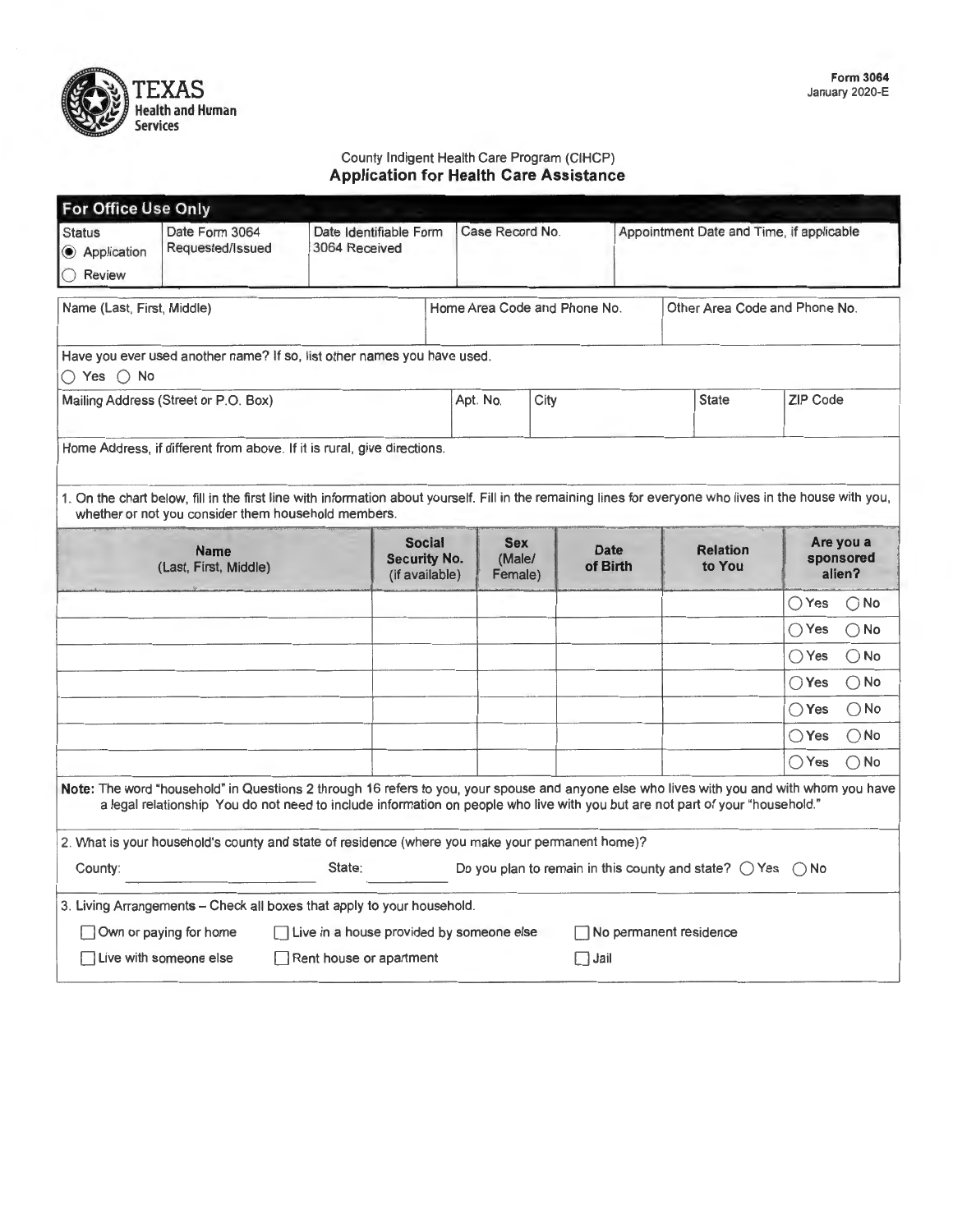| 4. List your average monthly household expenses.                                                                                                      |    |  |  |  |  |  |
|-------------------------------------------------------------------------------------------------------------------------------------------------------|----|--|--|--|--|--|
| Rent/Mortgage                                                                                                                                         | \$ |  |  |  |  |  |
| Utilities (gas, water, electric)                                                                                                                      | \$ |  |  |  |  |  |
| \$<br>Phone                                                                                                                                           |    |  |  |  |  |  |
| \$<br>Transportation (such as gas, car payments, bus)                                                                                                 |    |  |  |  |  |  |
| Tax and Insurance on Home Per Year                                                                                                                    | \$ |  |  |  |  |  |
| Other:                                                                                                                                                | \$ |  |  |  |  |  |
| \$<br>Other:                                                                                                                                          |    |  |  |  |  |  |
| \$<br>Other:                                                                                                                                          |    |  |  |  |  |  |
| Does anyone pay these household expenses for you? $\bigcirc$ Yes $\bigcirc$ No If Yes, who pays?                                                      |    |  |  |  |  |  |
| 5. Are you or is anyone in your household receiving any of the following? $\bigcirc$ Yes $\bigcirc$ No                                                |    |  |  |  |  |  |
| Temporary Assistance for Needy Families (TANF) Tood Stamps<br>Medicaid Benefits                                                                       |    |  |  |  |  |  |
| If Yes, who?                                                                                                                                          |    |  |  |  |  |  |
|                                                                                                                                                       |    |  |  |  |  |  |
| If Yes, who?<br>6. Are you or is anyone in your household pregnant? $\bigcirc$ Yes $\bigcirc$ No                                                      |    |  |  |  |  |  |
| If Yes, who?<br>7. Are you or is anyone in your household disabled? $\bigcirc$ Yes $\bigcirc$ No                                                      |    |  |  |  |  |  |
| 8. Have you or has anyone in your household applied for Supplemental Security Income (SSI) or Social Security Disability Insurance (SSDI)?            |    |  |  |  |  |  |
| ○ Yes ○ No If Yes, who applied and when?                                                                                                              |    |  |  |  |  |  |
|                                                                                                                                                       |    |  |  |  |  |  |
| 9. Do you or does anyone in your household have unpaid health care bills from the last three months? $\bigcirc$ Yes $\bigcirc$ No                     |    |  |  |  |  |  |
| If Yes, which months?                                                                                                                                 |    |  |  |  |  |  |
| 10. Do you or does anyone in your household have health care coverage (Medicare, health insurance, Veterans Affairs, Tricare, etc.)?                  |    |  |  |  |  |  |
| ○Yes ○No If Yes, who?                                                                                                                                 |    |  |  |  |  |  |
| 11. How much money do you have in your wallet, in your home, in bank accounts or other locations?                                                     |    |  |  |  |  |  |
| 12. How many cars, trucks or other vehicles do you and anyone in your household have? List the year, make and model below.                            |    |  |  |  |  |  |
| <b>Make and Model</b><br>Year                                                                                                                         |    |  |  |  |  |  |
| $\mathbf{1}$                                                                                                                                          |    |  |  |  |  |  |
| 13. Do you or does anyone in your household own or pay for a home, lot, land or other things? $\bigcirc$ Yes $\bigcirc$ No                            |    |  |  |  |  |  |
| 14. Did you or did anyone in your household sell, trade, or give away any cash or property during the last three months? $\bigcirc$ Yes $\bigcirc$ No |    |  |  |  |  |  |
| If Yes, who?<br>15. Have you or has anyone in your household worked in the last three months? $\bigcirc$ Yes $\bigcirc$ No                            |    |  |  |  |  |  |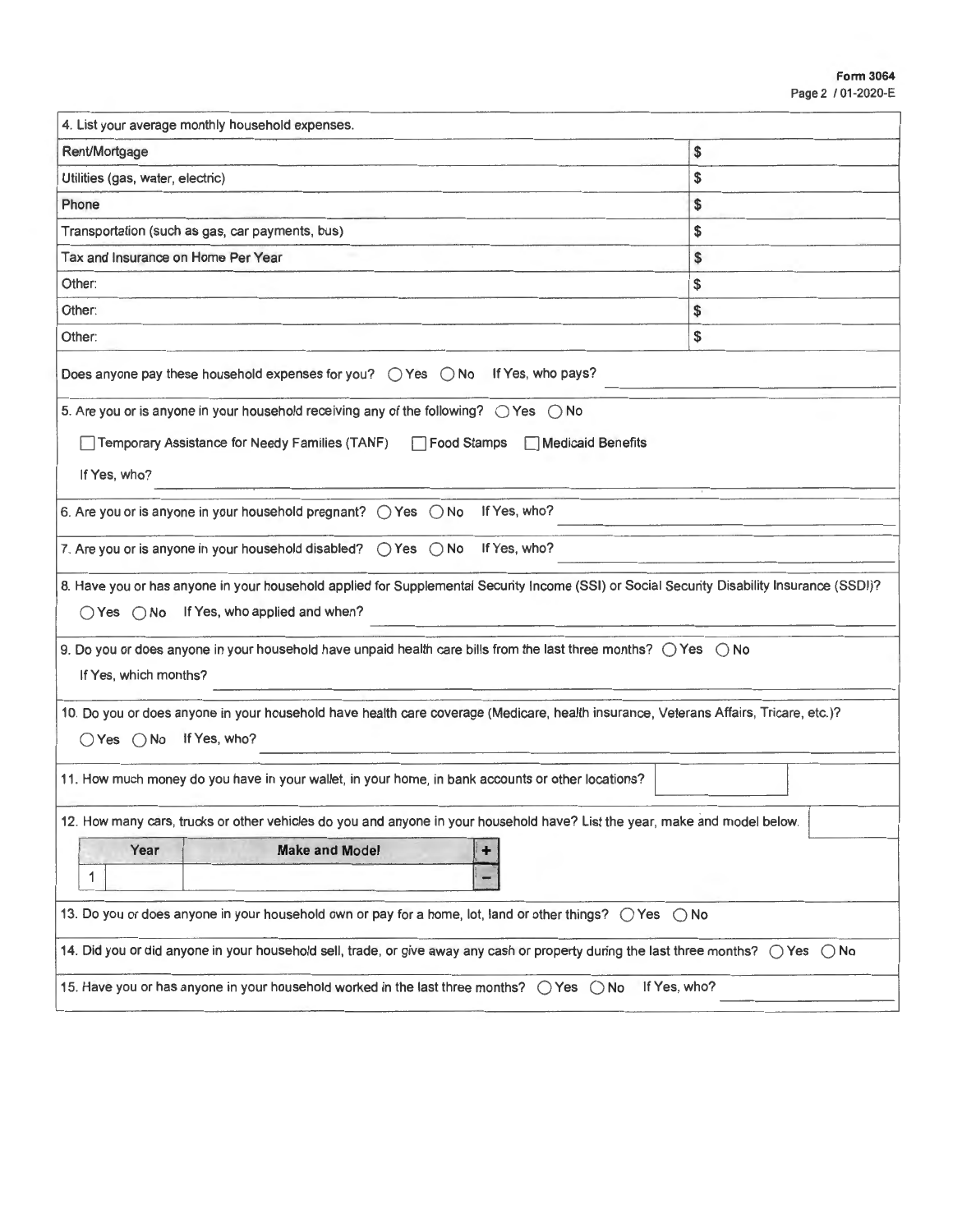16. List all of your household's income below. Include the following: government checks; money from training or work; money you collect from charging room and board ; cash gifts, loans or contributions from parents, relatives, friends and others; sponsor's income; school grants or loans; child support; and unemployment.

| <b>Name of Person Receiving Money</b> | <b>Name of Agency, Person</b><br>or Employer Providing Money | <b>Amount</b><br><b>Received</b> | <b>How Often Received?</b> |
|---------------------------------------|--------------------------------------------------------------|----------------------------------|----------------------------|
|                                       |                                                              |                                  |                            |
|                                       |                                                              |                                  |                            |
|                                       |                                                              |                                  |                            |
|                                       |                                                              |                                  |                            |
|                                       |                                                              |                                  |                            |
|                                       |                                                              |                                  |                            |
|                                       |                                                              |                                  |                            |

The statements I have made, including my answers to all questions, are true and correct to the best of my knowledge and belief. I agree to give eligibility staff and the county any information necessary to prove statements about my eligibility. I agree to report any of the following changes within 14 days:

- Income
- Resources
- Number of people who live with me
- Address
- Application for or receipt of SSI, TANF or Medicaid

I have been told and understand that this application will be considered without regard to race, color, religion, creed, national origin, age, sex, disability or political belief; that I may request a review of the decision made on my application or recertification for assistance; and that I may request, orally or in writing, a fair hearing about actions affecting receipt or termination of health care assistance.

I understand that by signing this application, I am giving the county the right to recover the cost of health care services provided by the county from any third party.

I agree to give the county any information it needs to identify and locate all other sources of payment for health care services.

I have been told and understand that my failure to meet the obligations set forth may be considered intentional withholding of information and can result in the recovery of any loss by repayment or by filing civil or criminal charges against me.

Before you sign, be sure each answer is complete and correct. If the applicant is married and the spouse is a household member, the spouse may also sign and date this form, even if the spouse is a disqualified household member.

| Signature - Applicant                                                         | Date | Signature - Spouse                     | Date                                               |
|-------------------------------------------------------------------------------|------|----------------------------------------|----------------------------------------------------|
| Signature - Person Helping Complete Form 3604                                 |      | Signature - Applicant's Representative | Signature — Witness (if applicant signed with "X") |
| Address of Person Helping Complete Form 3064 (Street, City, State, ZIP Code): |      |                                        | Area Code and Phone No.:                           |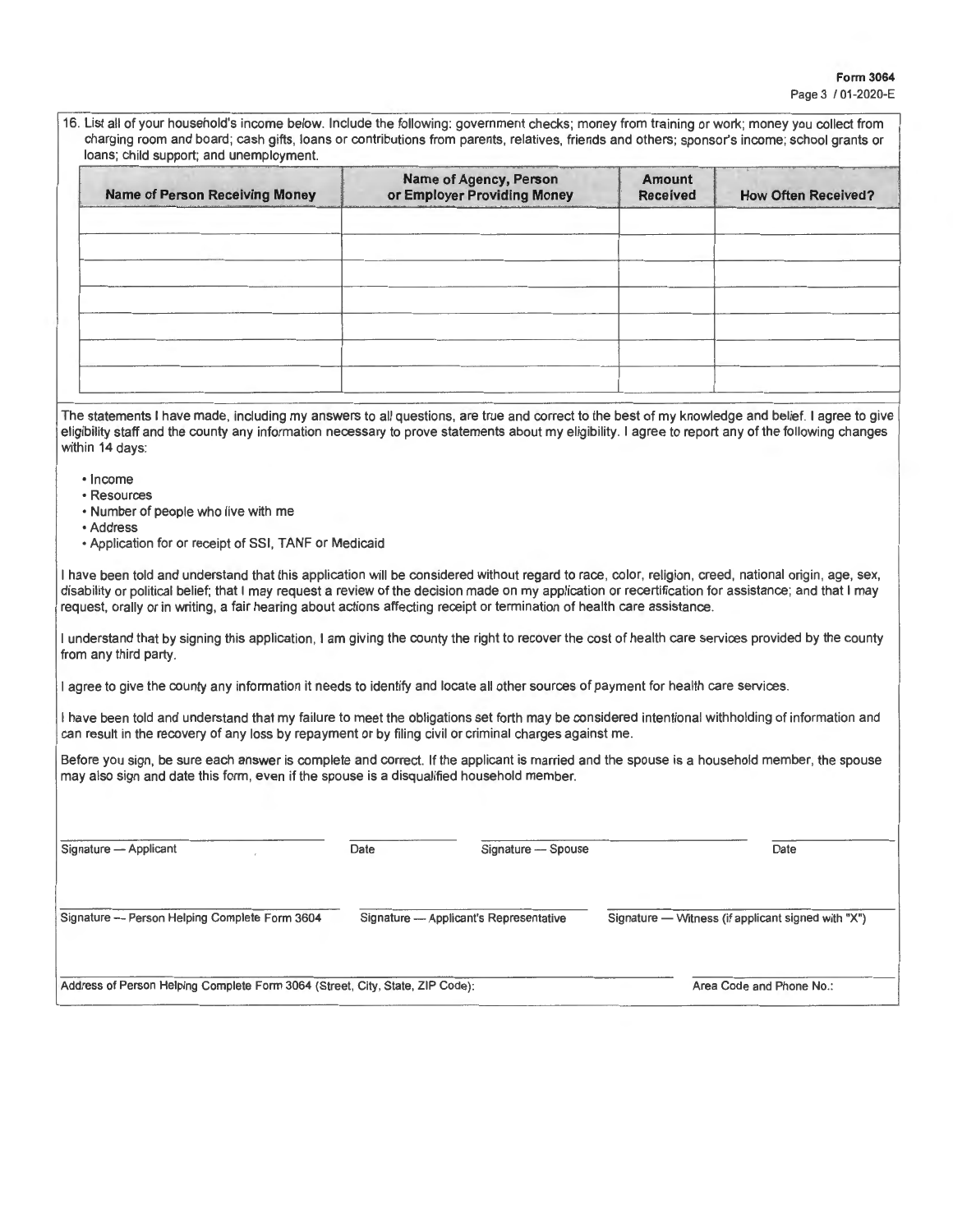The County Indigent Health Care Program (CIHCP) helps people pay for needed health care. Whether you can get this help depends on your income, what you own, where you live, other help you receive or could receive and other items. Be sure to:

- 1. Complete your name and address;
- 2. Sign and date Page 3 of the application; and
- 3. Answer as many questions as you can on this application.

Turn in or mail back your application today even if you cannot answer all the questions.

#### **Your Responsibilities**

You may be asked to bring proof of what you write on your application or what you tell the person interviewing you. If you need help getting proof, the person interviewing you will help. Examples of some of the items you may be asked to prove and documents you can use for proof are listed below.

Where You Live and Plan to Continue Living - Mail that you received at your address; school records; voting records; property taxes, rent or mortgage receipts; Texas driver license; and other official identification.

What You Own and What it is Worth - Property tax appraisals; estimates from car dealers; ads selling similar items; statements from real estate agents; and bank statements.

Your Income - Paycheck stubs; paychecks; W-2 tax forms or income tax returns; sales records; statements from employers; award letters; legal documents; and statements from persons giving you money.

Other Health Care Coverage - Award or claim letters; insurance policies; court documents; and other legal papers. Information regarding Social Security numbers should be given if this information is available. Information regarding sex (male/female) is voluntary. This information will not affect your eligibility.

You must give information about health care insurance and any other third party financially liable for health care services paid by the county for yourself and members of your household. By signing and submitting this application, you are agreeing to give the county the right to recover the cost of health care services provided by the county from any third party.

You may be asked to apply for Medicaid, Temporary Assistance for Needy Families (TANF) or Supplemental Security Income (SSI) benefits. If you are asked to apply for one of these programs, or have applied but are waiting for an answer, your CIHCP application may be pended until you are determined ineligible for the other program. If you are not eligible for these other programs and if you have answered all the questions on the application and have given all the proof asked for, your application can be processed. Then, the CIHCP must determine if you are eligible within 14 days.

After turning in your application, you must report within 14 days any changes in your address, income, resources, people living with you, or application for or receipt of Medicaid, TANF or SSI.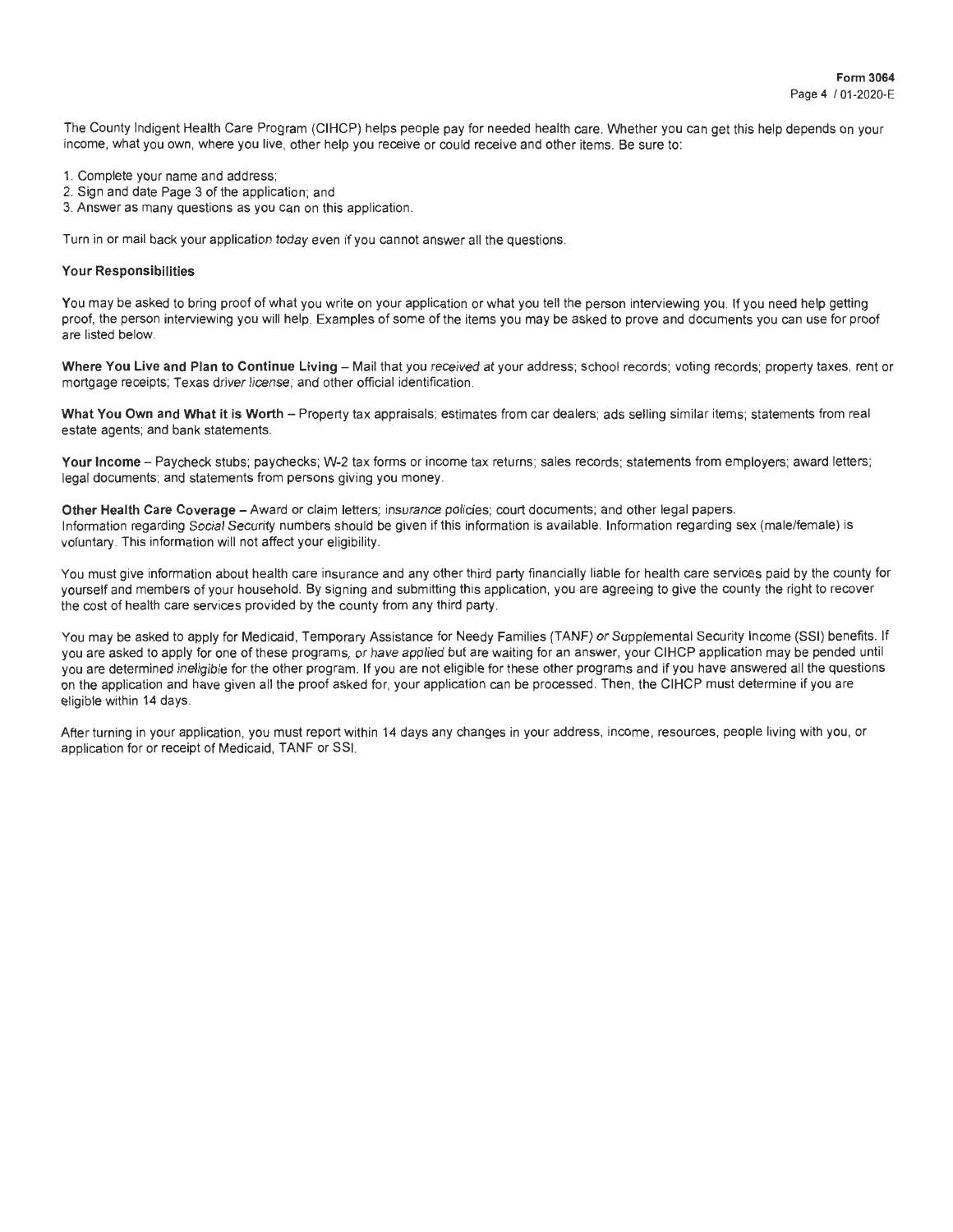

### County Indigent Health Care Program (CIHCP) **Case Record Information Release**

| Case Record Name:                                                                                                                                                                                                                                                                                                                                                                                                                      | Case Record No. |
|----------------------------------------------------------------------------------------------------------------------------------------------------------------------------------------------------------------------------------------------------------------------------------------------------------------------------------------------------------------------------------------------------------------------------------------|-----------------|
| I do hereby authorize persons, organizations or establishments having information or records concerning me/us or my/our circumstances, to<br>furnish such information to a representative of the County Indigent Health Care Program. I hereby grant permission for the CIHCP to obtain<br>information which may have a bearing on my/our eligibility for assistance. This release form is valid for six months after the date signed. |                 |
| Person or Agency to Whom Information will be Released:                                                                                                                                                                                                                                                                                                                                                                                 |                 |
| Specific Request (Specify in 1 and 2 below.)                                                                                                                                                                                                                                                                                                                                                                                           |                 |
| 1. Information Requested                                                                                                                                                                                                                                                                                                                                                                                                               |                 |
| 2. Period covered (Dates)                                                                                                                                                                                                                                                                                                                                                                                                              |                 |
| General Request (Any information available may be released.)<br>$ \mathcal{I} $                                                                                                                                                                                                                                                                                                                                                        |                 |
|                                                                                                                                                                                                                                                                                                                                                                                                                                        |                 |
| Signature - Applicant or Recipient                                                                                                                                                                                                                                                                                                                                                                                                     | Date            |
| Signature - Spouse                                                                                                                                                                                                                                                                                                                                                                                                                     | Date            |
| Signature - Guardian, Power of Attorney, Parent of Minor Child                                                                                                                                                                                                                                                                                                                                                                         | Date            |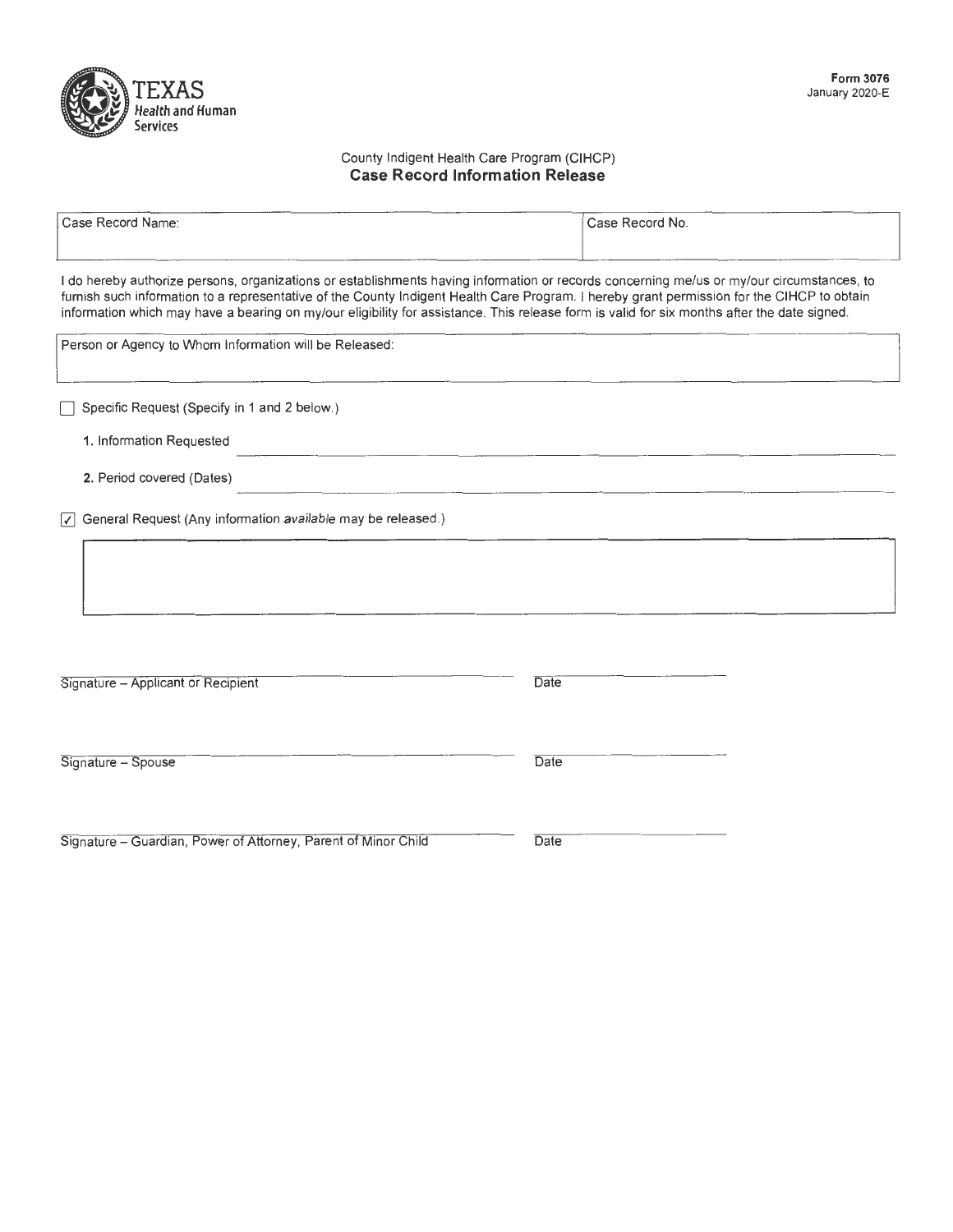# FCIHC ASSISTANCE VERIFICATION STATEMENT

This form should be completed by any person providing support to the applicant.

|                                             | Have you given money to the applicant?<br>If yes, however small, please note the dates and amounts below.                                                                                                                                        |      |        |              | (Please Circle) YES                                                                          |                     |            | N <sub>O</sub> |
|---------------------------------------------|--------------------------------------------------------------------------------------------------------------------------------------------------------------------------------------------------------------------------------------------------|------|--------|--------------|----------------------------------------------------------------------------------------------|---------------------|------------|----------------|
| Date                                        | Amount                                                                                                                                                                                                                                           | Date | Amount | Date         | Amount                                                                                       | Date                |            | Amount         |
| Date                                        | Amount                                                                                                                                                                                                                                           | Date | Amount | Date         | Amount                                                                                       | Date                |            | Amount         |
|                                             | Have you loaned money to the applicant?<br>If yes, please note the dates and amounts, however small below.                                                                                                                                       |      |        |              |                                                                                              | (Please Circle) YES |            | NO.            |
| Date                                        | Amount                                                                                                                                                                                                                                           | Date |        | Amount       | Date                                                                                         |                     | Amount     |                |
|                                             | Have you paid any bills directly for the applicant?<br>If yes, please list below:                                                                                                                                                                |      |        |              |                                                                                              | (Please Circle) YES |            | NO             |
| Amount Paid                                 |                                                                                                                                                                                                                                                  |      |        | Company Paid |                                                                                              |                     | Date Paid  |                |
| Amount Paid                                 |                                                                                                                                                                                                                                                  |      |        | Company Paid |                                                                                              |                     | Date Paid  |                |
|                                             | Are you currently providing food for the applicant?                                                                                                                                                                                              |      |        |              | (Please Circle)                                                                              |                     | YES        | NO             |
| Is the applicant currently living with you? |                                                                                                                                                                                                                                                  |      |        |              | (Please Circle) YES                                                                          |                     |            | N <sub>O</sub> |
|                                             | If Yes, Name and address of person applicant lives with                                                                                                                                                                                          |      |        |              |                                                                                              |                     |            |                |
|                                             | Does the applicant pay you rent?                                                                                                                                                                                                                 |      |        |              | (Please Circle)                                                                              |                     | <b>YES</b> | NO             |
|                                             | Do you provide the applicant a place to live other than in your home? (Please Circle) YES                                                                                                                                                        |      |        |              |                                                                                              |                     |            | NO             |
|                                             | If Yes, What are the living arrangements?                                                                                                                                                                                                        |      |        |              |                                                                                              |                     |            |                |
|                                             | Does the applicant have children staying with them?                                                                                                                                                                                              |      |        |              | (Please Circle) YES                                                                          |                     |            | NO             |
|                                             | I help support the above named applicant and I certify that the above information is<br>correct to the best of my knowledge and that the above named applicant (please check one)<br>$\Box$ Does not have any income or $\Box$ Does have income. |      |        |              | I understand that providing false information can result in a fine or possible imprisonment. |                     |            |                |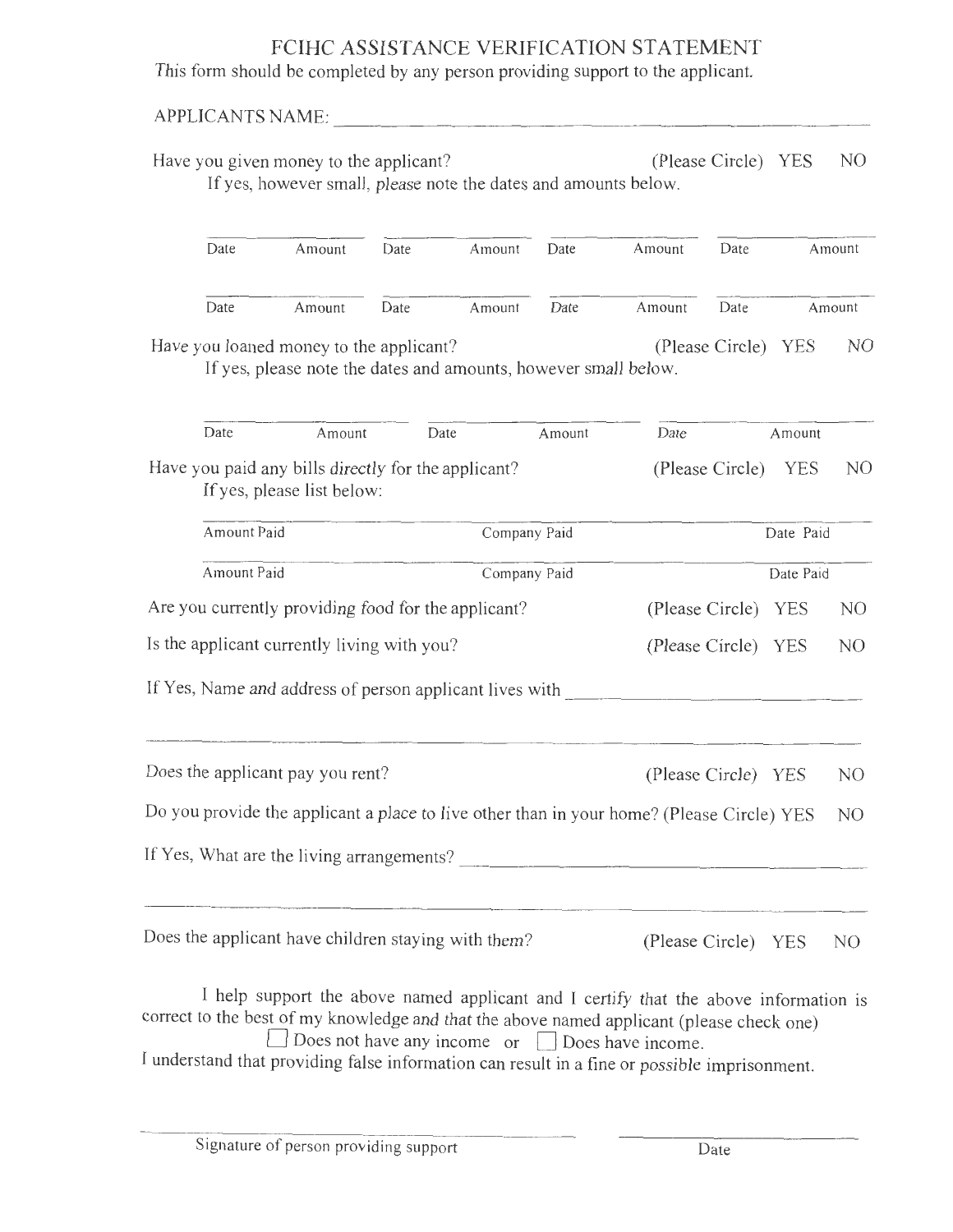| Date                    | Case Record No.                                    |
|-------------------------|----------------------------------------------------|
|                         | Address (Street, City, State, County and ZIP Code) |
|                         |                                                    |
|                         |                                                    |
| Area Code and Phone No. |                                                    |

## County Indigent Health Care Program (CIHCP) **Employment Verification**

7

 $\overline{\phantom{a}}$ 

| Employee or Individual | Social Security No. |
|------------------------|---------------------|
|                        |                     |

This employee or individual named above is a member of a household applying for health care assistance from the County Indigent Health Care Program. To determine this household's eligibility, it is necessary to verify all earnings. Since this individual is, was, or will be your employee, your help is needed.

This individual has given permission below for you to completely and accurately provide the information requested on Page 2 of this form. If a question does not apply, mark it  $N/A$ . After you complete this form, give it to your employee or mail it in the envelope provided, or fax it to the number listed above.

This information is appreciated and needed by [date]. If you have questions, call the office phone number listed above. Thank you for your help.

Staff Signature

 $\overline{\phantom{a}}$ 

<u>. . . . . . . . . . . . . . . . .</u> . .

Enclosed: Envelope

I give my permission to release the information requested on this form.

Employee or Individual Signature Date

Comments:

P.O. Box 13247 • Austin, Texas 78711-3247 • 512-424-6500 • hhs.texas.gov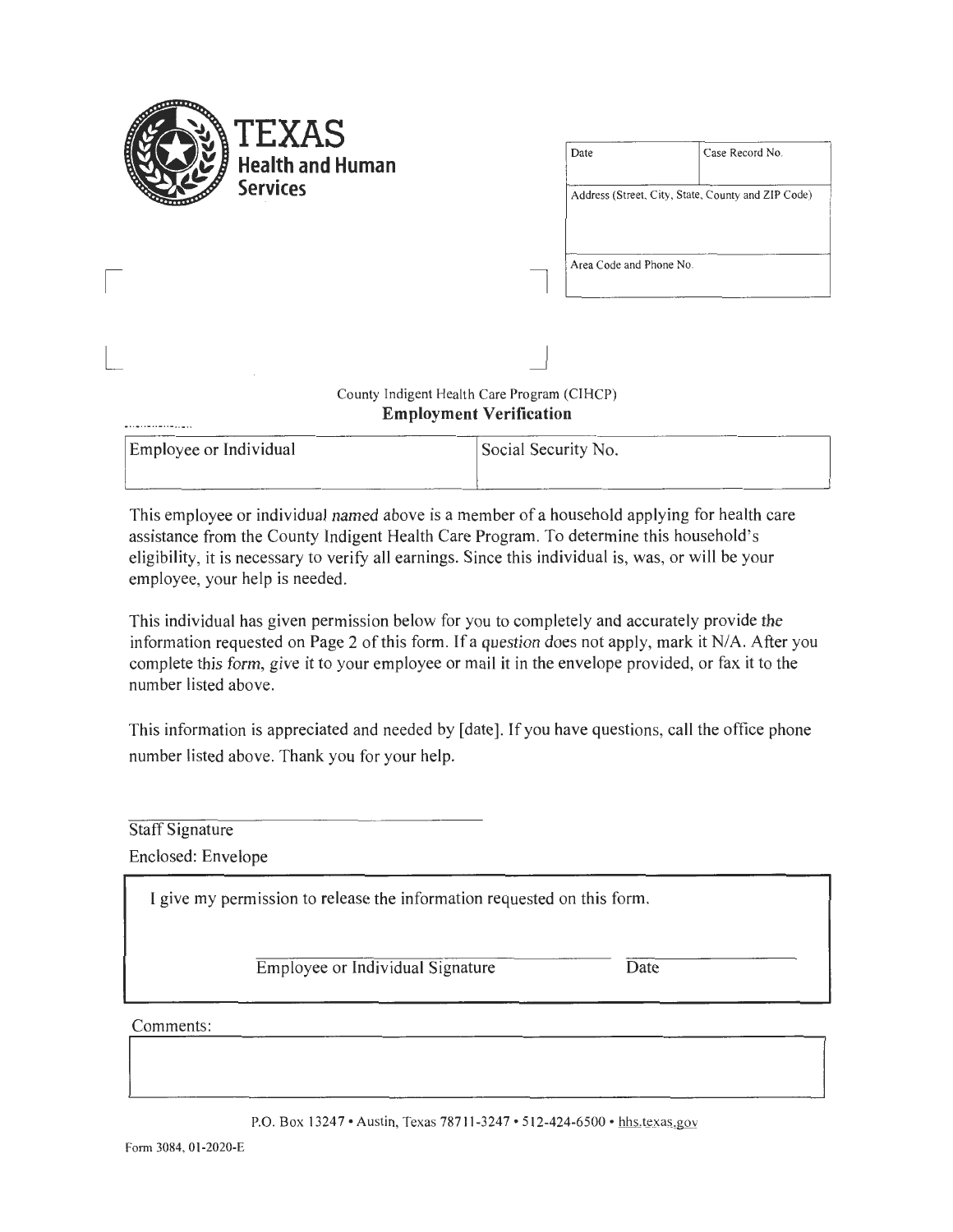## **Employment Verification**

| Employee Name (as shown on your records)                                                                               |                                                             |                     |                                              |                  |                                                                                    |                                                                                       |
|------------------------------------------------------------------------------------------------------------------------|-------------------------------------------------------------|---------------------|----------------------------------------------|------------------|------------------------------------------------------------------------------------|---------------------------------------------------------------------------------------|
| Employee Address - Street, City, State, ZIP Code (as shown on your records)                                            |                                                             |                     |                                              |                  |                                                                                    |                                                                                       |
| Is, was, or will this person be employed by you?                                                                       |                                                             |                     |                                              |                  | Is FICA or FIT withheld?                                                           |                                                                                       |
| $\bigcirc$ Yes $\bigcirc$ No                                                                                           | If yes: $\bigcirc$ Permanent $\bigcirc$ Temporary           |                     |                                              |                  | $\bigcirc$ Yes $\bigcirc$ No                                                       |                                                                                       |
| Rate of Pay                                                                                                            | $\bigcirc$ Per<br>Week<br>$\bigcirc$ Per $\bigcirc$ Per Bay | Per<br>Month        | Per<br>Job                                   |                  | Average Hours per Pay Period                                                       | How Often Employee Paid                                                               |
|                                                                                                                        |                                                             |                     |                                              |                  | On the chart below, list all wages received by this employee during the months of: |                                                                                       |
| Date Pay Period Ended   Received Paycheck                                                                              | Date Employee                                               | <b>Actual Hours</b> |                                              | <b>Gross Pay</b> |                                                                                    | Other Pay*<br>(Bonuses, Commissions,<br>Overtime, Pension Plan, Profit Sharing, Tips) |
|                                                                                                                        |                                                             |                     |                                              |                  |                                                                                    |                                                                                       |
|                                                                                                                        |                                                             |                     |                                              |                  |                                                                                    |                                                                                       |
|                                                                                                                        |                                                             |                     |                                              |                  |                                                                                    |                                                                                       |
|                                                                                                                        |                                                             |                     |                                              |                  |                                                                                    |                                                                                       |
|                                                                                                                        |                                                             |                     |                                              |                  |                                                                                    |                                                                                       |
|                                                                                                                        |                                                             |                     |                                              |                  |                                                                                    |                                                                                       |
| *In Comments below, explain when and how other pay is received.                                                        |                                                             |                     |                                              |                  |                                                                                    |                                                                                       |
| Date Hired                                                                                                             | Date First Paycheck Received                                |                     | Start Date:                                  |                  | If Employee is or was on Leave Without Pay<br>End Date:                            |                                                                                       |
|                                                                                                                        |                                                             |                     |                                              |                  |                                                                                    |                                                                                       |
| If this person is no longer in your employ<br>Date Final Paycheck Received:                                            |                                                             |                     |                                              |                  | <b>Gross Amount of Final Paycheck:</b>                                             |                                                                                       |
| Is health insurance available? () Yes                                                                                  | $\bigcirc$ No                                               |                     |                                              |                  |                                                                                    |                                                                                       |
| If Yes, employee is: $\bigcirc$ Not Enrolled $\bigcirc$ Enrolled for Self Only $\bigcirc$ Enrolled with Family Members |                                                             |                     |                                              |                  |                                                                                    |                                                                                       |
| Comments:                                                                                                              |                                                             |                     |                                              |                  |                                                                                    |                                                                                       |
|                                                                                                                        |                                                             |                     |                                              |                  |                                                                                    |                                                                                       |
|                                                                                                                        |                                                             |                     |                                              |                  |                                                                                    |                                                                                       |
| Signature of Person Venfying Information                                                                               |                                                             |                     | <b>Title of Person Verifying Information</b> |                  |                                                                                    | Date                                                                                  |

| Company or Employer | Address (Street, City, State, ZIP Code) | Area Code and Phone No. |
|---------------------|-----------------------------------------|-------------------------|
|                     |                                         |                         |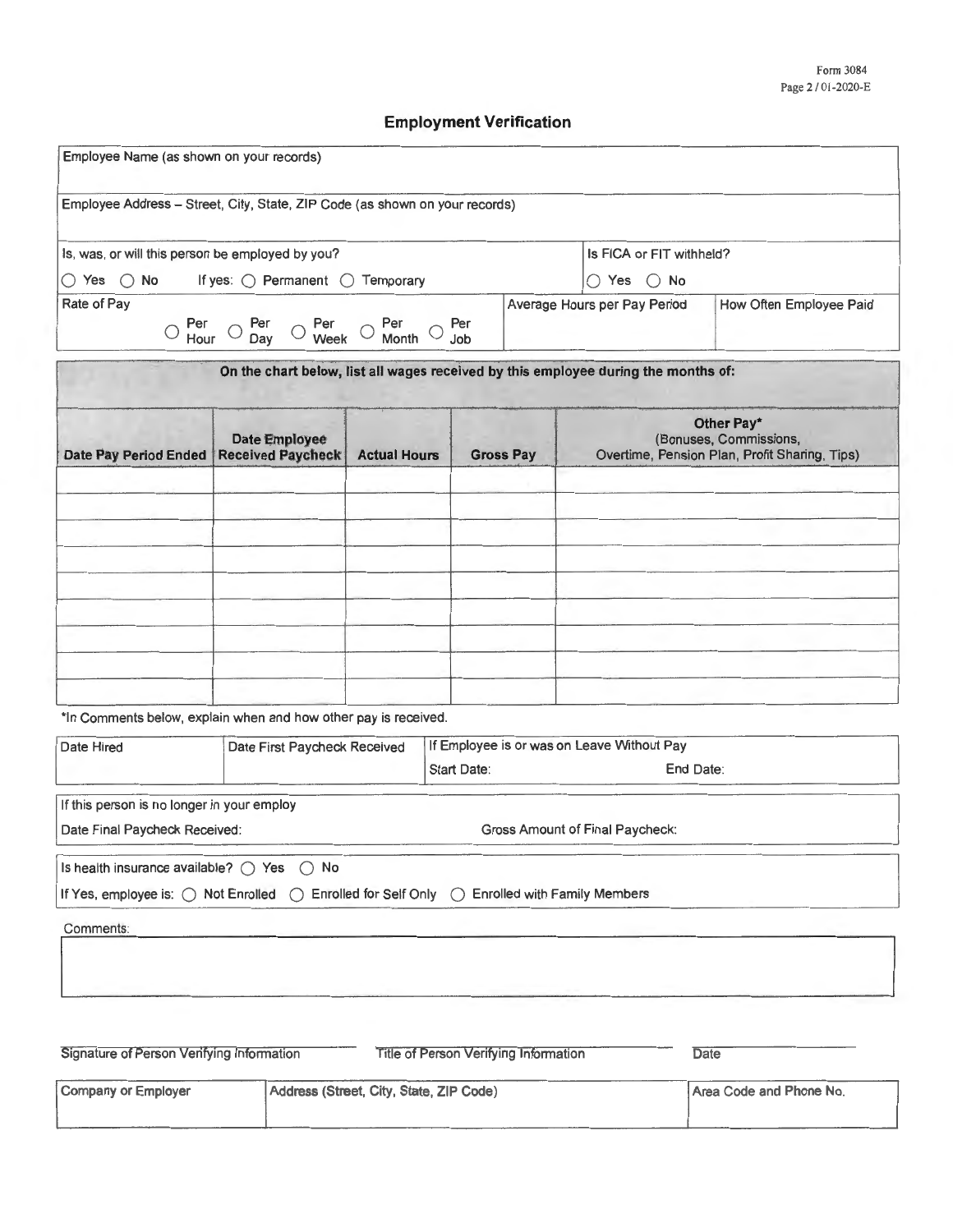

### County Indigent Health Care Program (CIHCP) **Statement of Self-Employment Income**

| Case Record Name | Case Record No. |  |
|------------------|-----------------|--|
|                  |                 |  |

### **See Page 2 for instructions and additional information.**

1. Name of the person who has self-employment income:

|  |  |  |  |  |  | 2. Give the number of months covered by this income statement: |  |
|--|--|--|--|--|--|----------------------------------------------------------------|--|
|--|--|--|--|--|--|----------------------------------------------------------------|--|

3. Describe what you did to earn this money:

4. List your business expenses and income. **Important: Attach receipts, invoices or other verifying papers.** 

| <b>Date</b>           | <b>Expenses</b> | Amount | Date                       | Income | Amount |  |
|-----------------------|-----------------|--------|----------------------------|--------|--------|--|
|                       |                 |        |                            |        |        |  |
|                       |                 |        |                            |        |        |  |
|                       |                 |        |                            |        |        |  |
|                       |                 |        |                            |        |        |  |
|                       |                 |        |                            |        |        |  |
|                       |                 |        |                            |        |        |  |
|                       |                 |        |                            |        |        |  |
|                       |                 |        |                            |        |        |  |
|                       |                 |        |                            |        |        |  |
|                       |                 |        |                            |        |        |  |
|                       |                 |        |                            |        |        |  |
|                       |                 |        |                            |        |        |  |
|                       |                 |        |                            |        |        |  |
|                       |                 |        |                            |        |        |  |
| <b>Total Expenses</b> |                 |        | Total Income               |        |        |  |
|                       |                 |        | Subtract Expenses -        |        |        |  |
|                       |                 |        | Net Self-Employment Income |        |        |  |

The above information is true, correct and complete to the best of my knowledge. I understand that giving false information to the county could result in my being disqualified for fraud.

Signature Date Date Date of the Contract of the Contract of the Date Date Date

Signature of Person Helping Complete Form, if Applicable Date